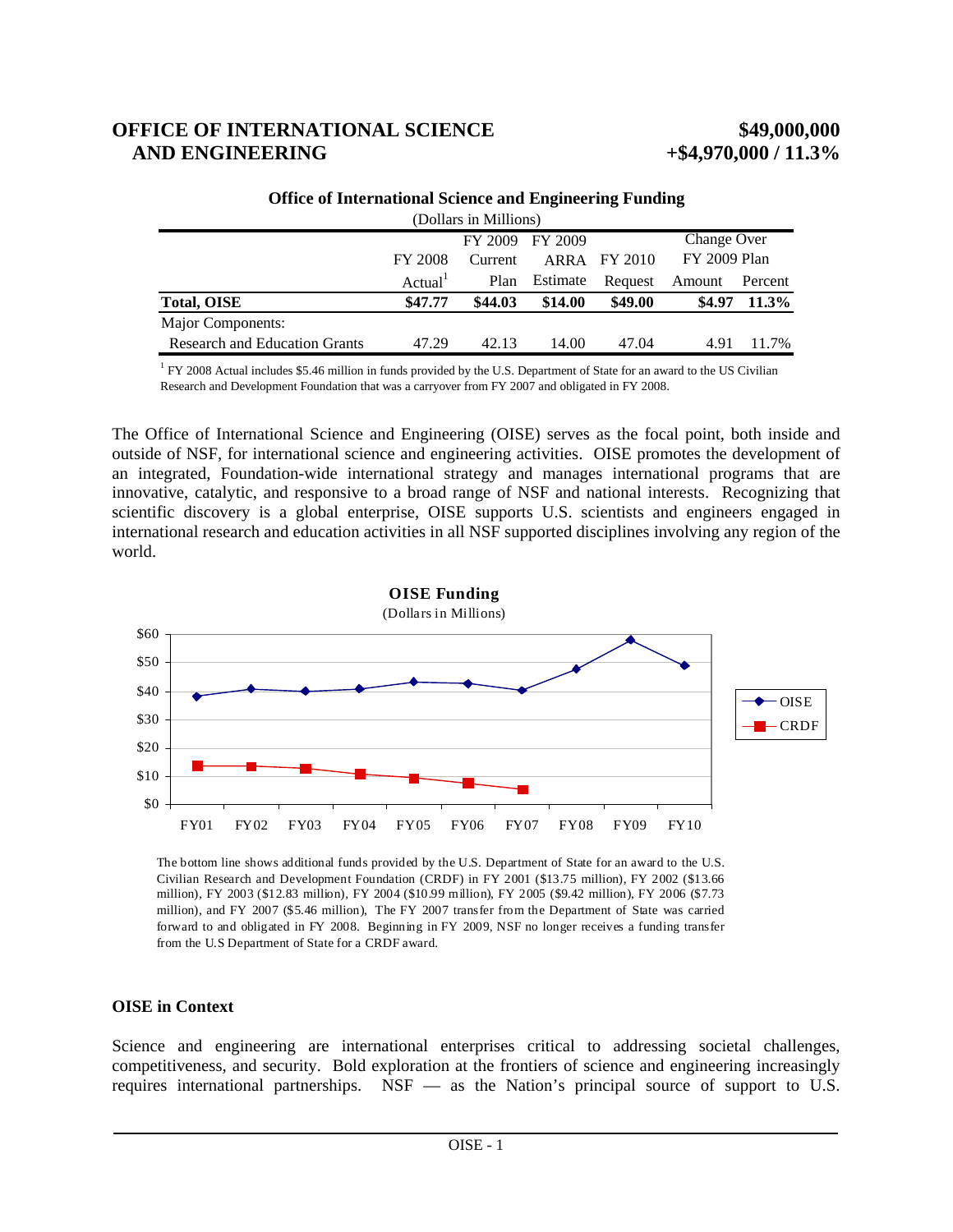universities for fundamental science and engineering research and education — plays a unique role in leading the worldwide efforts of the U.S. science, engineering, and education communities.

OISE programs and activities are designed to complement and enhance the Foundation's broad research and education portfolio and to overcome barriers involved in international collaboration. America's next generation of scientists and engineers must be able to work effectively in the global arena and marketplace. OISE supports programs that enable students and researchers to experience and engage in international research and educational activities across such areas as cyberinfrastructure, complex biological systems, natural hazards prediction and mitigation, nanotechnology, water resources, climate change, and energy sustainability. The Office carries out its functions by working closely with the other NSF directorates and offices as well as through its own programs. In addition, OISE manages NSF's offices in Beijing, Paris, and Tokyo that report on and analyze in-country and regional science and technology developments and policies, promote greater collaboration between U.S. and foreign researchers, liaise with foreign counterpart agencies and research institutes, and facilitate coordination and implementation of NSF research and education programs.

The future of international science and engineering research and education clearly includes the ability to communicate, interact, and share facilities across great distances without physically traveling to the remote site. To promote new directions in international scientific engagement, OISE is raising its support of Cyber-enabled Discovery and Innovation (CDI) by ten percent to \$550,000.

OISE will increase the size and duration of its awards in order ensure that OISE programs provide sufficient support for catalytic, innovative, and transformative research collaborations that will prove meritorious enough to be mainstreamed into NSF's disciplinary programs. The purpose is to increase the level of international activity in NSF as a whole.

OISE will continue to expand networks between U.S. researchers and those in developing countries. Under a Memorandum of Understanding between NSF and the U.S. Agency for International Development (USAID), OISE will use up to \$5.0 million of its \$14.0 million FY 2010 investment in new Partnerships for International Research and Education (PIRE) projects in a coordinated effort to support collaborative research activities. The PIRE program seeks to catalyze a higher level of international engagement in the U.S. science and engineering community by supporting innovative, international research and education collaborations. Under this arrangement, a comparable contribution by USAID will support research and infrastructure costs in developing countries where the research being funded can have a positive effect on development. Similar arrangements will be pursued with other U.S. government agencies and non-profit organizations that have interests that could be furthered by cooperative research activities.

OISE will continue to provide approximately \$8.50 million per year in support of U.S. participation in international organizations such as the Civilian Research and Development Foundation, the Global Science Forum, the Human Frontier Science Program, the International Institute of Applied Systems Analysis, and the International Council of Science.

# **Office-wide Changes and Priorities**

# *Partnerships for International Research and Education (+\$4.0 million, to a total of \$24.0 million).*

Partnerships for International Research and Education (PIRE) has become an NSF flagship program for enabling U.S. scientists and engineers to establish collaborative relationships with international colleagues in order to advance new knowledge and discoveries at the frontiers of science and to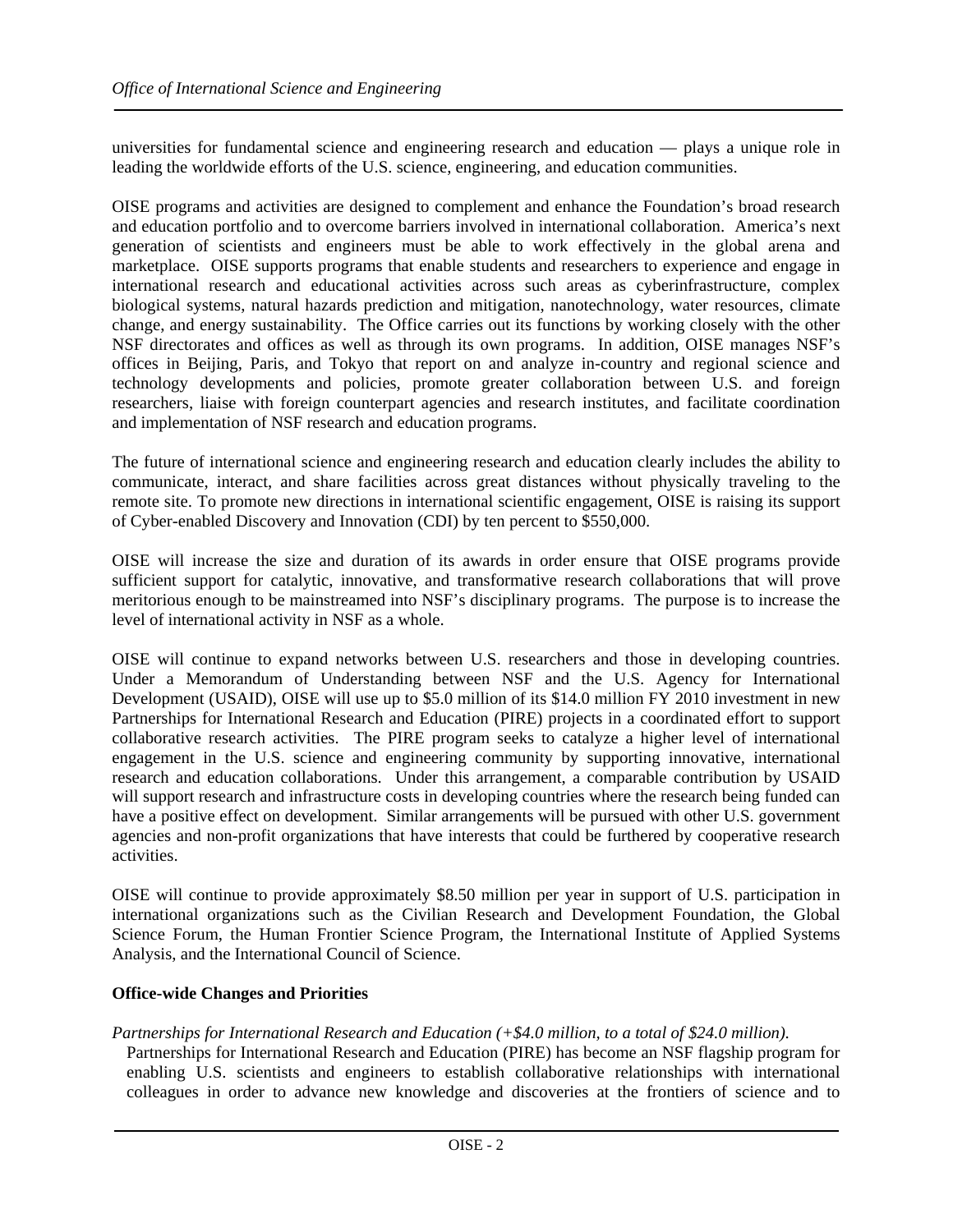promote the development of a diverse, globally engaged U.S. STEM workforce. Competitions are currently held every other year and proposals submitted in FY 2009 will receive their initial funding in FY 2010. OISE plans to contribute \$46.0 million over five years to fund five to 20 new PIRE awards. Of the \$24.0 million in FY 2010 funding, \$14.0 million will go to new PIRE awards. In addition to OISE funds, co-funding will be sought from other NSF offices and directorates. Outyear commitments for PIRE awards made in FY 2007 will amount to approximately \$10.0 million in FY 2010.

# *Cyber-enabled Discovery and Innovation (+\$50,000, to a total of \$550,000).*

The international dimensions of Cyber-Enabled Discovery and Innovation (CDI) include connecting U.S. CDI scientists and their students with international researchers, expanding research cooperation internationally, and linking the resources of international institutes to U.S. research groups in pursuit of the three CDI themes ("From Data to Knowledge," "Understanding Complexity in Systems," and "Building Virtual Organizations"). OISE's objectives are to promote international CDI research and education collaboration and to encourage intellectual partnerships involving investigators from academia, industry, and research organizations around the globe. As a result, OISE is raising its support of CDI by ten percent to \$550,000 in FY 2010.

# **Program Evaluation and Performance Improvement**

The Performance Information chapter describes the Foundation's performance evaluation framework, which is built upon the four strategic outcome goals in NSF's Strategic Plan: *Discovery, Learning, Research Infrastructure*, and *Stewardship*. Performance evaluation is conducted at all levels within the Foundation, using both qualitative and quantitative measures – including an agency-wide annual review of research and education outcomes by an external expert committee and periodic reviews of programs and portfolios of programs by external Committees of Visitors and directorate Advisory Committees. Other performance indicators, such as funding rates, award size and duration, and numbers of people supported on research and education grants, are also factored into the performance assessment process.

OISE is working with the Division of Acquisition and Cooperative Support to contract with a firm that will evaluate the International Research Fellowship Program (IRFP) and the East Asia Pacific Summer Institutes (EAPSI) Program. These evaluations will focus on four tasks: 1) a study of the IRFP and EAPSI fellows' experiences in applying for and participating in the programs; 2) a comparative data analysis of professional outcomes (educational and occupational) for EAPSI and IRFP awardees and other applicants; 3) an analysis of the impact IRFP and EASPI have on U.S. academic institutions and on the foreign institutions that host IRFP and EAPSI fellows; and 4) the bringing together of an advisory group to ensure the quality of the evaluation process.

| <b>Number of People Involved in OISE Activities</b> |                     |                     |                         |                     |  |  |  |
|-----------------------------------------------------|---------------------|---------------------|-------------------------|---------------------|--|--|--|
|                                                     |                     | FY 2009             |                         |                     |  |  |  |
|                                                     | FY 2008<br>Estimate | FY 2009<br>Estimate | <b>ARRA</b><br>Estimate | FY 2010<br>Estimate |  |  |  |
| <b>Senior Researchers</b>                           | 1,152               | 1,224               | 252                     | 1,404               |  |  |  |
| Other Professionals                                 | 29                  | 31                  | 6                       | 35                  |  |  |  |
| Postdoctorates                                      | 559                 | 594                 | 172                     | 681                 |  |  |  |
| <b>Graduate Students</b>                            | 1,920               | 2,040               | 420                     | 2,340               |  |  |  |
| Undergraduate Students                              | 1,302               | 1,383               | 285                     | 1,587               |  |  |  |
| <b>Total Number of People</b>                       | 4,962               | 5,272               | 1,135                   | 6,047               |  |  |  |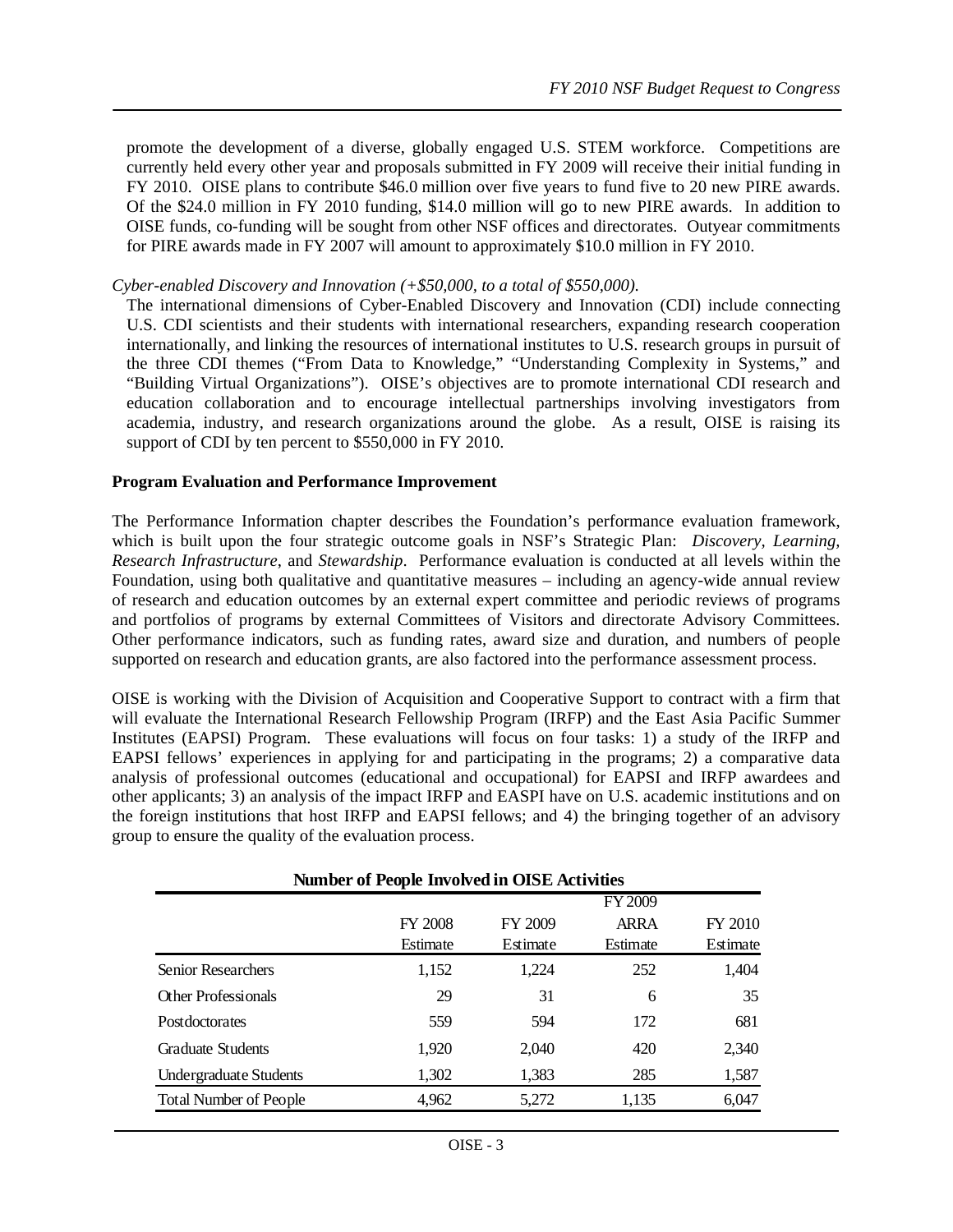| <b>OISE Funding Profile</b>               |                |          |          |  |  |  |
|-------------------------------------------|----------------|----------|----------|--|--|--|
|                                           | <b>FY 2008</b> | FY 2009  | FY 2010  |  |  |  |
|                                           | Estimate       | Estimate | Estimate |  |  |  |
| <b>Statistics for Competitive Awards:</b> |                |          |          |  |  |  |
| Number of Proposals                       | 911            | 843      | 936      |  |  |  |
| Number of New Awards                      | 358            | 349      | 247      |  |  |  |
| Regular Appropriation                     | 358            | 264      | 247      |  |  |  |
| ARRA                                      |                | 85       |          |  |  |  |
| <b>Funding Rate</b>                       | 39%            | 41%      | 26%      |  |  |  |
| <b>Statistics for Research Grants:</b>    |                |          |          |  |  |  |
| Number of Research Grant Proposals        | 475            | 500      | 457      |  |  |  |
| Number of Research Grants                 | 54             | 50       | 73       |  |  |  |
| <b>Regular Appropriation</b>              | 54             | 40       | 73       |  |  |  |
| ARRA                                      |                | 10       |          |  |  |  |
| <b>Funding Rate</b>                       | 11%            | 10%      | 16%      |  |  |  |
| Median Annualized Award Size              | 29,664         | 40,000   | 50,000   |  |  |  |
| <b>Average Annualized Award Size</b>      | 28,576         | 40,139   | 145,802  |  |  |  |
| Average Award Duration, in years          | 2.0            | 2.0      | 2.2      |  |  |  |

# **OISE Funding Profile**

# **Recent Research Highlights**

**► Looking beyond the Standard Model:** In the fall of 2006, 40 young physicists, half from the U.S.



Postdoctoral researcher Emerson Luna from the Institute of Physics, State University of Sao Paulo, Brazil, describing his poster "Large Rapidity Gaps in pp and ppbar collisions at the Large Hadron Collider" to Tatiana Rodriguez, a graduate student in experimental high energy physics at the University of Pennsylvania working on the CDF experiment at Fermilab. *Credit: Photo provided by Dr. Marleigh Sheaff.* 

and half from Latin America, attended a series of lecture courses and seminars in the fields of cosmology, astroparticles and particle physics in Puerta Vallarta, Mexico, through a program supported by NSF and the Department of Energy. The topic selected was particularly timely in light of strong evidence gathered over the last decade which clearly shows that the standard model of particle physics is not complete despite its great success in explaining the results of experiments to date. This is an exciting time in particle physics, since many of these theoretical ideas make predictions that can be tested in experiments soon to come online at the Large Hadron Collider,



Graduate student Nausheen Shaw in front of poster entitled "Gravitons and Dark Matter in Universal Extra Dimensions," presented at poster session. *Credit: Permission granted by Dr. Marleigh Sheaff.* 

the world's largest particle accelerator complex under the Franco-Swiss border near Geneva, Switzerland. The program's multidisciplinary approach was taken to make the students aware of the close connections between these three fields and to broaden their scientific perspective beyond the narrowly focused experience that is typical for physicists in these early stages of their careers.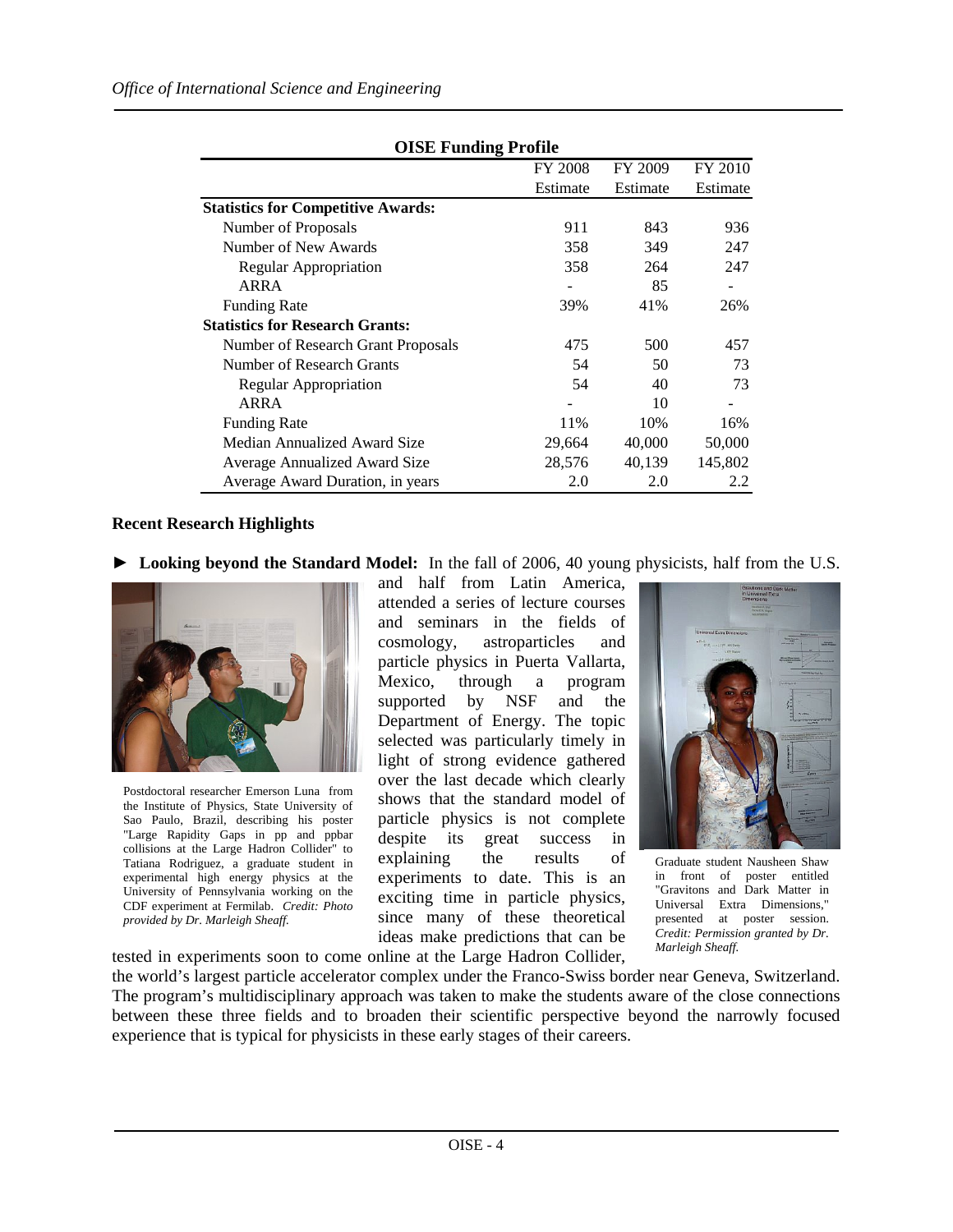**► In Search of the North American Monsoon:** A group of undergraduate and graduate students in the



U.S. and Mexican students at a high-accuracy precipitation gauge site within a high elevation oak savanna ecosystem in northern Sonora, Mexico. The three students (Luis Méndez-Barroso, Tonantzin Tarín, and Lorena Liuzzo) were dynamically calibrating the siphoning, tipping bucket rain gauge (while overlooking the mountainous landscape). *Credit: Photo provided by Dr. Enrique Vivoni.*

Department of Earth and Environmental Science of New Mexico State University spent nearly three weeks in Sonora, Mexico, as part of a large international field campaign to study the North American Monsoon. The monsoon is a regional atmospheric phenomenon that controls hydrological and ecological conditions during the summer season in the southwestern U.S. and northwestern Mexico. Given its regional extent, ecohydrological studies of the North American Monsoon require coordinated research efforts between U.S. and Mexican scientists. All together, 21 students and researchers from the U.S. and Mexico participated this year in the Sonora Field Campaign, engaging in scientific and cultural exchanges. The students helped plan, organize, and carry out a series of ecohydrological experiments in a remote, mountainous region in northern Sonora. Predicting the North American Monsoon should prove very useful to communities affected by its weather patterns.

**► Graduate Student Tracks Avian Flu:** A graduate student from the University of Maryland organized a research team to outfit 30 bar-headed geese with GPS satellite transmitters in partnership with scientists at the newly opened Chinese Academy of Sciences' Qinghai Lake Reserve Joint Research Center. The research uses satellite telemetry to determine the timing, pathways, stopover locations and habitat use of bar-headed geese originating from the Qinghai Lake breeding grounds. Qinghai Lake was the site of a large outbreak of H5N1 avian influenza in 2005, where more than 6,000 birds died. The data expected from this study will be essential in tracking wild birds' interaction with domesticated poultry populations and thereby predicting the potential spread of avian influenza transmission in Asia. The research will provide important information with which to address the ecology and evolution of the H5N1 virus in relation to wild birds and domestic poultry in China, a global health concern.

**► Visualizing the African Superplume:** Through the Partnership for International Research and Education program, a partnership between Pennsylvania State University, several other U.S. universities,

and collaborators in universities and geological surveys in southern and eastern Africa are studying the African Superplume, a structure under Africa where a huge mass of the hot and chemically distinct rock extends from the edge of the core farther up into the Earth's mantle than in any other place on Earth. AfricaArray has worked with dozens of countries across southern and eastern Africa to establish a network of seismic recording stations. These stations have generated a very rich new dataset that has allowed the U.S. and African geologists to detect an anomalous rock layer in the midmantle (650-680 kilometers deep) across eastern Africa. This indicates that the African Superplume extends from the lower mantle into the upper mantle and that it extends through the Earth's mantle, but not vertically. The structure initiates below southern Africa and then migrates to the northeast as it rises through the mantle, coming to the surface beneath eastern Africa.



Candra Gross, an undergraduate student from Fort Valley State University, helps to install a seismic station in Mpiji, Uganda, June 2007. *Credit: Andrew Nyblade.*